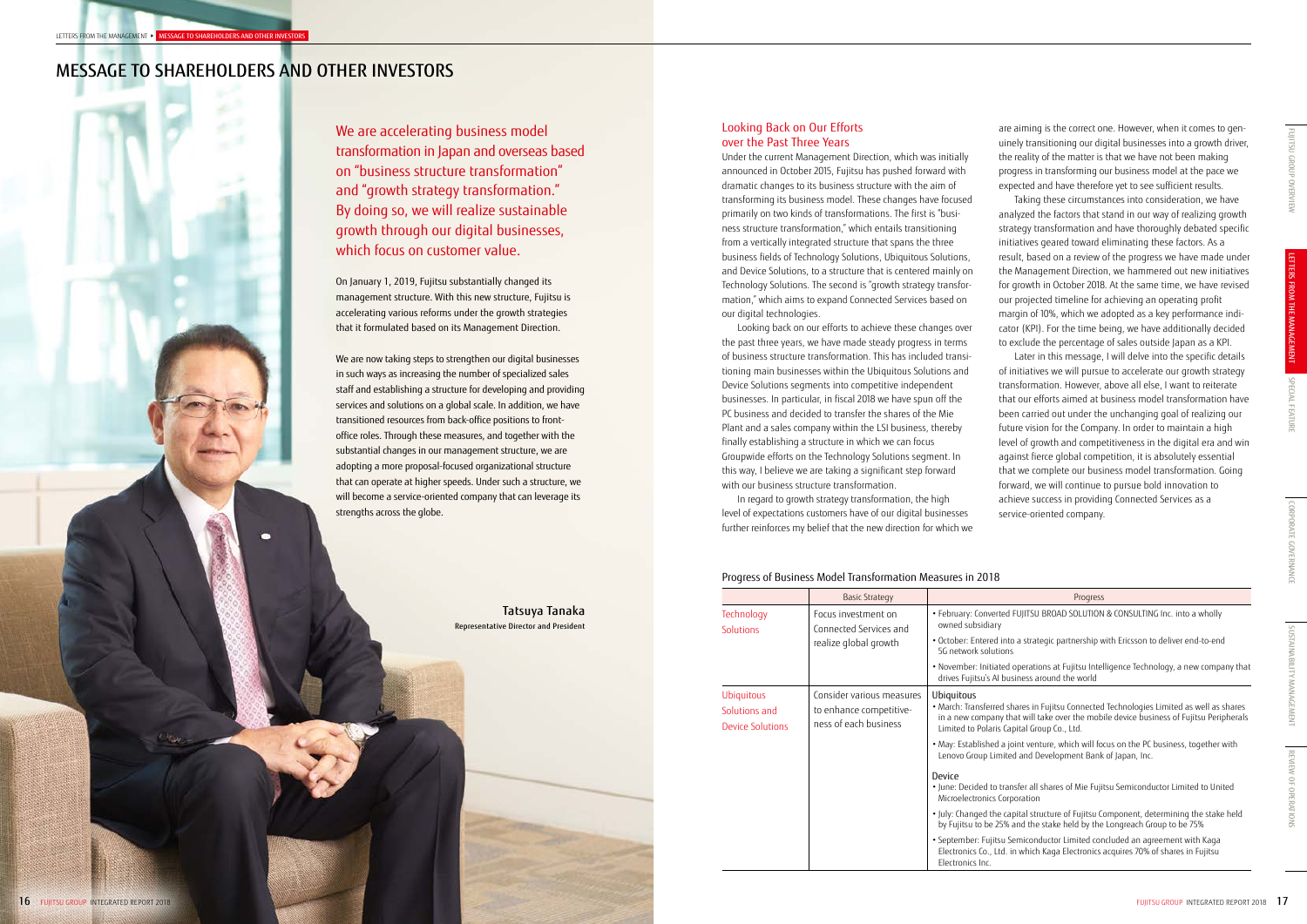SUSTAINABILITY MANAGEMENT SUSTAINABILITY MANAGEMENT

parent, to ¥110.0 billion. The decline in revenue will come from the previously mentioned sale of the mobile phone business as well as the reorganization of the PC business. The declines in operating profit and profit attributable to owners of the parent will result from the absence of special factors that positively impacted profits recorded in fiscal 2017, which resulted from the sale of businesses and other factors. On the basis of our core businesses, which excludes such impacts, we expect revenue to remain relatively unchanged and operating profit to increase by ¥30.0 billion.

In light of enhanced owners' equity and increased free cash flow, we plan to raise dividends in fiscal 2018. Specifically, we will increase the annual dividend from ¥110 in fiscal 2017 to ¥150 in fiscal 2018.\*1 Additionally, on May 31, 2018 we bought back stock of approximately ¥10.0 billion in value. Going forward, we will continue efforts to strengthen our financial foundation with a view to reach an owners' equity ratio of 40% or higher, which is one of our KPIs for business model transformation. At the same time, we will maintain our policy of issuing a stable dividend at a high level. We will also provide competitive, high-value-added services that aim for top levels of quality and continue to strive for sustainable growth. Through these means, we will strongly push forward with our efforts in business model transformation so that we can earn the trust of our shareholders and other investors.

\*1 On October 1, 2018, Fujitsu consolidated every 10 shares of stock into one share. The dividend performance for fiscal 2017 and the dividend forecast for fiscal 2018 are listed in amounts that reflect this share consolidation.

# Business Results and Returns to Shareholders

In fiscal 2017, the year ended March 31, 2018, revenue decreased 0.8% year on year, to ¥4,098.3 billion; operating profit increased 55.4%, to ¥182.4 billion; and profit attributable to owners of the parent rose 91.4%, to ¥169.3 billion.

The decrease in revenue was brought about by the sale of the consumer business of NIFTY Corporation on April 1 (the "NIFTY reorganization"). Revenue actually increased on the basis of our core businesses, which excludes the impact of this sale. On that same basis, operating profit actually declined due to several negative factors, including not only the stagnation of the network products business in Japan but also the emergence of unprofitable projects in the services field and increased prior investment costs. On the other hand, operating profit increased on an overall business level due to a decline in costs related to business model transformation, which were recorded last year, as well as the spin-off of the mobile phone business, which was carried out on March 30, 2018, and the previously mentioned NIFTY reorganization. Furthermore, profit attributable to owners of the parent rose significantly due to several factors. These included the change in our cross-shareholding relationship with Fuji Electric Co., Ltd. and the recording of profit following the revised classification of shares held in a Chinese affiliate.

In fiscal 2018, the year ending March 31, 2019, we anticipate a year-on-year decrease of 4.8% in revenue, to ¥3,900.0 billion; a decline of 23.3% in operating profit, to ¥140.0 billion; and a 35.0% decrease in profit attributable to owners of the

| Fiscal 2017 Results and Fiscal 2018 Full-Year Consolidated Forecast (As of October 31, 2018) | (Billions of yen)   |                      |            |                |
|----------------------------------------------------------------------------------------------|---------------------|----------------------|------------|----------------|
|                                                                                              | Fiscal 2017 Results | Fiscal 2018 Forecast | YoY Change | YoY Change (%) |
| Revenue                                                                                      | 4.098.3             | 3.900.0              | $-198.3$   | $-4.8$         |
| Operating profit                                                                             | 182.4               | 140.0                | $-424$     | $-23.3$        |
| Profit attributable to owners of the parent                                                  | 169.3               | 110.0                | $-59.3$    | $-35.0$        |





A service that offers new customer experiences through cross-industrial co-creation between Fujitsu and Isetan Mitsukoshi Holdings Ltd. This service allows customers to easily rent and pay for apparel products with their smartphone via an app that can read a tag with a QR code

companies with shared visions are collaborating to establish new business models through co-creation, which transcends organizational and industry boundaries. Successful start-up companies like Uber and Airbnb are widely known examples of this phenomenon. However, major financial institutions have also been leveraging digital technologies to create innovative new financial products and services. This is one of many examples of how co-creation is rapidly expanding in industries that have traditionally emphasized fixed regulations and business practices.

The third change is the practical application of 5G cellular mobile communications systems, a decisive change that will occur in the near future. A 5G network will offer high speed, high density, and massive volume, along with low latency and high reliability. The practical application of 5G represents the genuine integration of communication and information. This change will lead to the utilization of a wide range of data at far higher levels than ever before. In addition, the practical application of 5G is expected to further accelerate the pace of the first two changes that I mentioned, thereby having the potential to bring about a completely new world.

I am extremely proud of the fact that the Company has established and operated various systems in line with the needs of customers, primarily information systems divisions. Customers have also given us considerable praise, stating that Fujitsu offers them total peace of mind. Nevertheless, to capitalize on the significant changes that are currently occurring and turn them into business opportunities, we need to adopt a new approach that goes beyond the existing relationships we have with our customers.

\*2 The line of business refers to operating divisions and other frontline divisions of a company, which differ from a company's indirect functions.

### The Three Market Changes to Watch

Demand is currently steady in the domestic services market. While we have thus far considered 2020 to be the year in which IT investment peaks, we now believe that demand will continue beyond 2020, especially in the fields of manufacturing and logistics and retail. This is an extremely favorable market development for the Company's existing SI business. On the other hand, this is not necessarily good news for us in terms of the business model transformation that we have been promoting. If we allocate too many resources to the currently prosperous SI business and fall behind with efforts to cultivate our digital businesses, which will carry the Company's future, such efforts may impair our ability to capitalize on significant market changes.

As has already been indicated, the ICT environment is undergoing significant changes. The first example of which is the changing nature of IT investment. In the past, the departments in charge of IT investments at our corporate customers were those involving systems departments, which oversee the establishment and management of Systems of Record (SoR) meaning the mission critical systems that store and maintain various information. However, in recent years operating divisions such as sales, manufacturing, and marketing, which are referred to as the line of business,  $*$ <sup>2</sup> as well as senior management ranks have been showing a significantly higher level of interest toward new businesses that utilize digital technologies, and it is these divisions that have been starting to take the initiative in terms of IT investment.

The second major change is the expansion of cross-industry fields. We are entering an age in which common sense within an industry is being disrupted due to the market entry of companies from outside that industry that have new business models. We are also entering a time when numerous



A scene at the Fujitsu Forum, held every year to introduce the Company's technologies and services. Reflecting the higher level of interest in digital businesses, over 70% of the approximately 30,000 people who visited the 2018 Fujitsu Forum in Tokyo worked in an operating division of a company.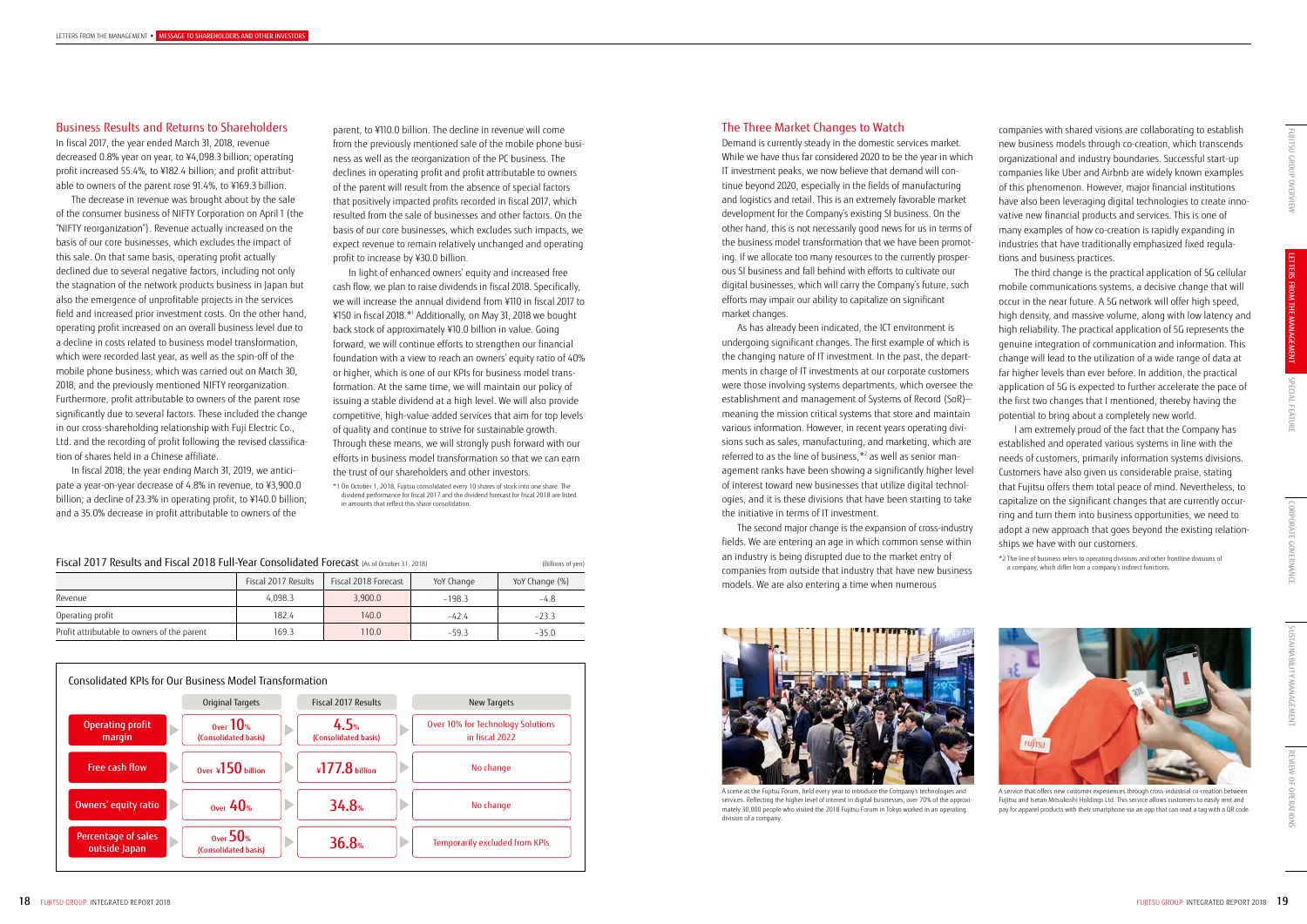REVIEW OF OPERATIONS

**OPERATIONS** 

REVIEW OF

account sales but also specialized sales, which will respond to various needs in the line of business, digital technologies, and cross-industry fields.

We have met the needs of our customers using advanced ICT. The deep understanding we have of each customer industry represents one of our intangible assets, giving us a competitive edge over other ICT service companies and global platform providers. I firmly believe that this competitive edge will provide us with a strength that will set us apart from our competitors as we focus more on the upstream business processes of our customers, primarily in the fields of manufacturing and distribution. In addition, centralizing our specialized sales staff into one division will give rise to "chemical reactions" between the skills and expertise of each employee, which we hope will give birth to new ideas and customer proposals.

We have already introduced specialized sales staff in certain divisions, and we will accelerate this introduction on a Companywide basis with the aim of increasing the number of these staff members to around 1,200 by fiscal 2020. Furthermore, to enhance synergies between all of our sales divisions and business divisions, we will improve readiness not just in the provision of proposals from the upstream stages but also in the delivery of services and solutions. By doing so, we will contribute to the businesses of customers as their partner.

We will also take steps to strengthen our consulting functions, which will play a pivotal role in transitioning to this upstream approach. In addition to utilizing our existing human resources and expanding collaboration with FUJITSU RESEARCH INSTITUTE (FRI), we will increase the number of our consulting staff members to around 500 through such means as transferring personnel in indirect divisions with accounting expertise to positions that involve SAP consulting.

Looking to increase our global product competitiveness, we have decided to make a major transition with our cloud strategy. Eschewing the insistence on using solely Fujitsu products, we are forming alliances with mega cloud partners such as Microsoft Corporation and VMware, Inc. while taking steps to cultivate around 10,000 certified engineers on a global basis. Through these means, we are focusing management resources on fields in which we boast strengths, including the development and expansion of tool packages in the field of Hybrid IT.\*3 In addition, in the development of products, we are rethinking our conventional approach that puts too much emphasis on domestic development and are taking steps to develop products for the core fields of IoT and security in optimal locations around the world. One such example is the establishment of an AI headquarters for the global promotion of Digital Annealer\*<sup>4</sup> in Vancouver, Canada, an area of advanced R&D in the AI field. For the network business, where various issues became evident in fiscal 2017, we have concluded a long-term strategic partnership with the Swedish-based Ericsson with a view to the 5G era. Our first step in this partnership is pursuing the joint development of 5G base station products that target mobile carriers in the Japanese market. At the same time, we are examining various plans for the future, including the provision of IoT solutions and the rollout of base station products in the global market. We are implementing drastic structural reforms in the EMEIA business, where enhancing profitability has become a pressing issue. In addition to commencing deliberations about closing the Augsburg, Germany site, we have been working to streamline various locations by concentrating management resources in areas where we have a solid customer base. We have also been taking steps to revise and enhance the efficiency of indirect divisions.

\*3 Hybrid IT is a system that connects the differing IT environments of on-premises hardware and hybrid and private clouds. \*4 Digital Annealer is a proprietary Fujitsu technology inspired by quantum computing and that solves problems of combinatorial optimization, which is difficult to calculate with

mainframe computers, using conventional digital circuits.

## Initiatives Aimed at Accelerating Growth Strategy Transformation

The growth initiatives that we announced in October 2018 aim to change our approach to customers by establishing new relationships with them as their partner. Until now, our approach has focused on "waiting," meaning that we provided services only after the needs of customers were made clear and the desired specifications were determined. However, going forward, we will transition to an approach that focuses on making proposals that will proactively contribute to the management and businesses of our customers. Under this approach, we will examine issues together with our customers from the upstream stage by providing advice, such as explaining the possibility for further innovation or recommending technologies that can be used, and considering management and business strategies. Our specific strategies to accomplish this transition involve "transformation of sales in Japan" and "strengthening business."

#### Strategy 1: Transformation of Sales in Japan

Reforming our sales structure is the first step for further strengthening our domestic businesses. As I stated earlier, frontline divisions in various industries are turning their attention to the new possibilities of ICT and exploring ways to adopt ICT in their own businesses. To hold dialogue with these divisions as their partner, we must raise the level of expertise and readiness of our sales staff to levels higher than ever before. The Fujitsu Group's current sales staff in Japan consists of over 10,000 employees. However, these talented personnel are dispersed across the entire Group. Rethinking this setup, we will shift these employees to our digital businesses, the Company's priority field. We will also expand our sales operations to include not only our conventional, industry-specific

#### Strategy 2: Strengthening Business

We are implementing various efforts under our "strengthening business" strategy in accordance with the four policies of "global product development based on unified strategy," "stop 'not invented here' syndrome," "rapid delivery of services that meet market needs," and "acquire and foster globally competitive talent." All of these policies were adopted previously under our business model transformation, and we consider them to be prerequisites to achieving growth as a global service-oriented company.

In terms of specific measures based on these policies, we are working to strengthen our service integration business and increase our global product competitiveness. At the same time, we are making efforts to bolster our network business and overseas business, which include the reorganization and consolidation of our EMEIA business.

For efforts to strengthen our service integration business, not only are we stepping up our consulting functions, as previously mentioned, we are also working to enhance the sophistication of our delivery division, which consists of SEs and Global Delivery Centers (GDCs). These efforts will help us establish systems that will keep our awareness consistently on making proactive proposals to customers throughout the entire business process, from cultivation of new business through the enhancement of upstream consulting and the delivery of actual solutions and services. Also, we have already introduced training programs in our SE division in order to implement agile development methods used in the enterprise field in both Japan and overseas. In addition, we are continuing to focus our efforts on enhancing the sophistication of our GDCs, which have a base of roughly 14,000 employees across eight countries. In regard to specific efforts for our GDCs, we are strengthening personnel with response capabilities in our focus areas, including SAPrelated services. We are also moving forward with the establishment of a global hub that will centralize our knowledge in various industries and know-how on digital technologies, both major components of the Company's competitive edge.





Strengthen the network business nent structural reforms in EMEIA Rapid delivery of services that meet market needs Acquire / foster globally competitive talent Basic Policy • Strategic partnership with Ericsson • Start consultation on closure of<br>Augsburg site • Concentrate management resources in the countries where Fujitsu has strong customer base • Reduce indirect costs